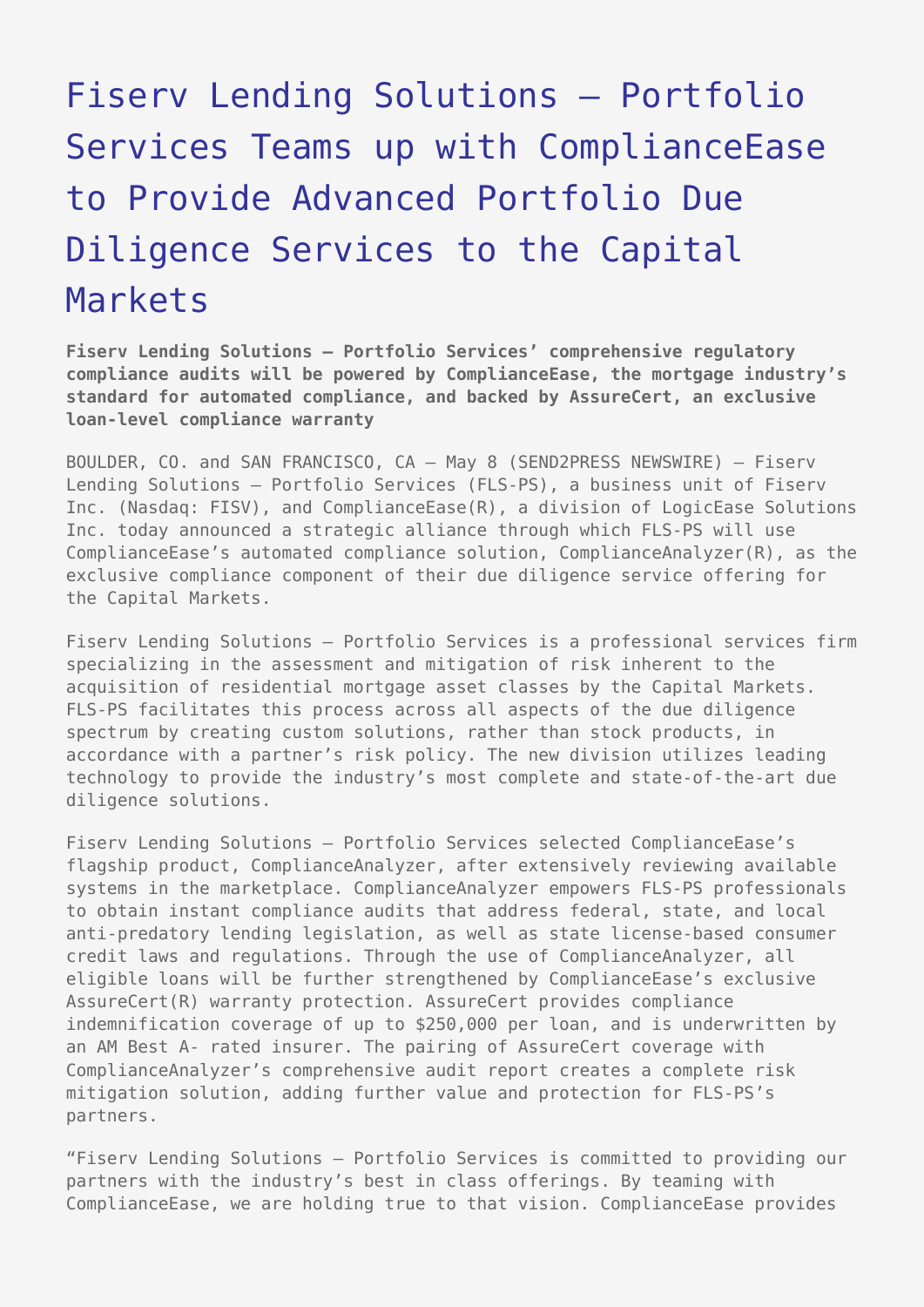the FLS-PS organization a constant and seamless connection to ComplianceAnalyzer's dynamic auditing capabilities by utilizing a serviceoriented architecture (SOA) that enables both a centrally-hosted Web-based application and onsite server deployment," said James L. Smith, executive vice president of FLS-PS. "ComplianceEase's comprehensive solution and straightforward integration features clearly separate them from the rest of the field. ComplianceAnalyzer offers a powerful competitive advantage for FLS-PS because it provides us with the industry's best automated compliance solution, while AssureCert builds additional confidence and delivers strong warranty protection."

The top priorities for mortgage lenders today include accurately quantifying and effectively mitigating areas of regulatory compliance risk. Additionally, the inclusion of stricter "Expanded Assignee Liability" provisions in highcost and anti-predatory lending legislation in a number of state and local jurisdictions is forcing the Capital Markets to place additional focus on compliance due diligence. More importantly, the investment community is concerned with meeting the internal controls and reporting requirements of Section 404 of the Sarbanes-Oxley Act, as it pertains to regulatory compliance risk. An automated compliance solution like ComplianceAnalyzer has proven to be one of the most effective ways to address these issues.

"Fiserv Lending Solutions – Portfolio Services' selection of ComplianceEase as their automated compliance provider for its new due diligence service offering is a solid testament to ComplianceAnalyzer's current position as the market leader," mentioned David Girling, executive vice president of ComplianceEase. "Through our new alliance with FLS-PS we will work together to build a unique offering that will provide the Capital Markets with a complete regulatory compliance and risk mitigation solution."

## **About Fiserv Lending Solutions**

Fiserv Lending Solutions (FLS), an operating group of Fiserv, Inc., is a single-source provider of end-to-end real-estate lending and automotive finance solutions for banks, thrifts, credit unions, mortgage companies, and captive finance companies. Fiserv software, technologies and services support the full range of information processing and transactions necessary for effective life-of-loan management. The comprehensive lending solutions set from FLS includes loan origination and servicing software; lead management and customer loyalty services; document management solutions; automated lending services such as credit, flood, and valuations; field services such as appraisals, inspections, and broker price opinions; closing services; default management solutions; and e-lending and e-closing products and services.

#### **About Fiserv, Inc.**

Fiserv, Inc. (Nasdaq: FISV), a Fortune 500 Company, provides information management systems and services to the financial services and health-benefits industries, including transaction processing, business process outsourcing, and software and systems solutions. The company serves more than 16,000 clients worldwide, including banks, savings institutions, credit unions,